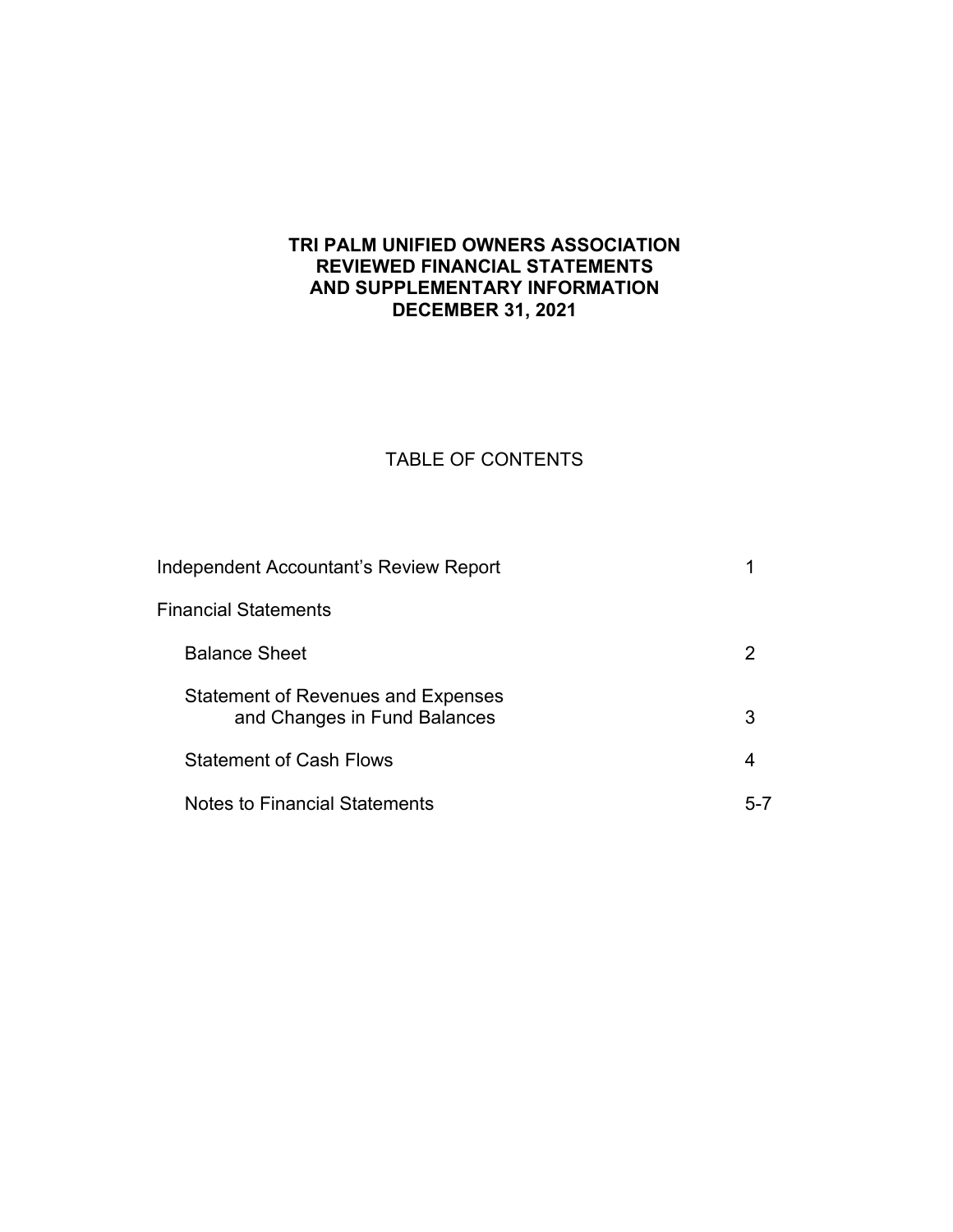# **BECK and COMPANY, CPA'S, INC.**

## **INDEPENDENT ACCOUNTANT'S REVIEW REPORT**

## To the Board of Directors and Members TRI PALM UNIFIED OWNERS ASSOCIATION

We have reviewed the accompanying financial statements of TRI PALM UNIFIED OWNERS ASSOCIATION which comprise the balance sheet as of DECEMBER 31, 2021, and the related statements of revenues, expenses, and changes in fund balance and cash flows for the year then ended, and the related notes to the financial statements. A review includes primarily applying analytical procedures to management's financial data and making inquiries of Association management. A review is substantially less in scope than an audit, the objective of which is the expression of an opinion regarding the financial statements as a whole. Accordingly, we do not express such an opinion.

#### **Management's Responsibility for the Financial Statements**

Management is responsible for the preparation and fair presentation of these financial statements in accordance with accounting principles generally accepted in the United States of America; this includes the design, implementation, and maintenance of internal control relevant to the preparation and fair presentation of financial statements that are free from material misstatement whether due to fraud or error.

#### **Accountant's Responsibility**

Our responsibility is to conduct the review engagement in accordance with Statements on Standards for Accounting and Review Services promulgated by the Accounting and Review Services Committee of the AICPA. Those standards require us to perform procedures to obtain limited assurance as a basis for reporting whether we are aware of any material modifications that should be made to the financial statements for them to be in accordance with accounting principles generally accepted in the United States of America. We believe that the results of our procedures provide a reasonable basis for our conclusion.

#### **Accountant's Conclusion on the Financial Statements**

Based on our review, we are not aware of any material modifications that should be made to the accompanying financial statements in order for them to be in conformity with accounting principles generally accepted in the United States of America.



May 6, 2022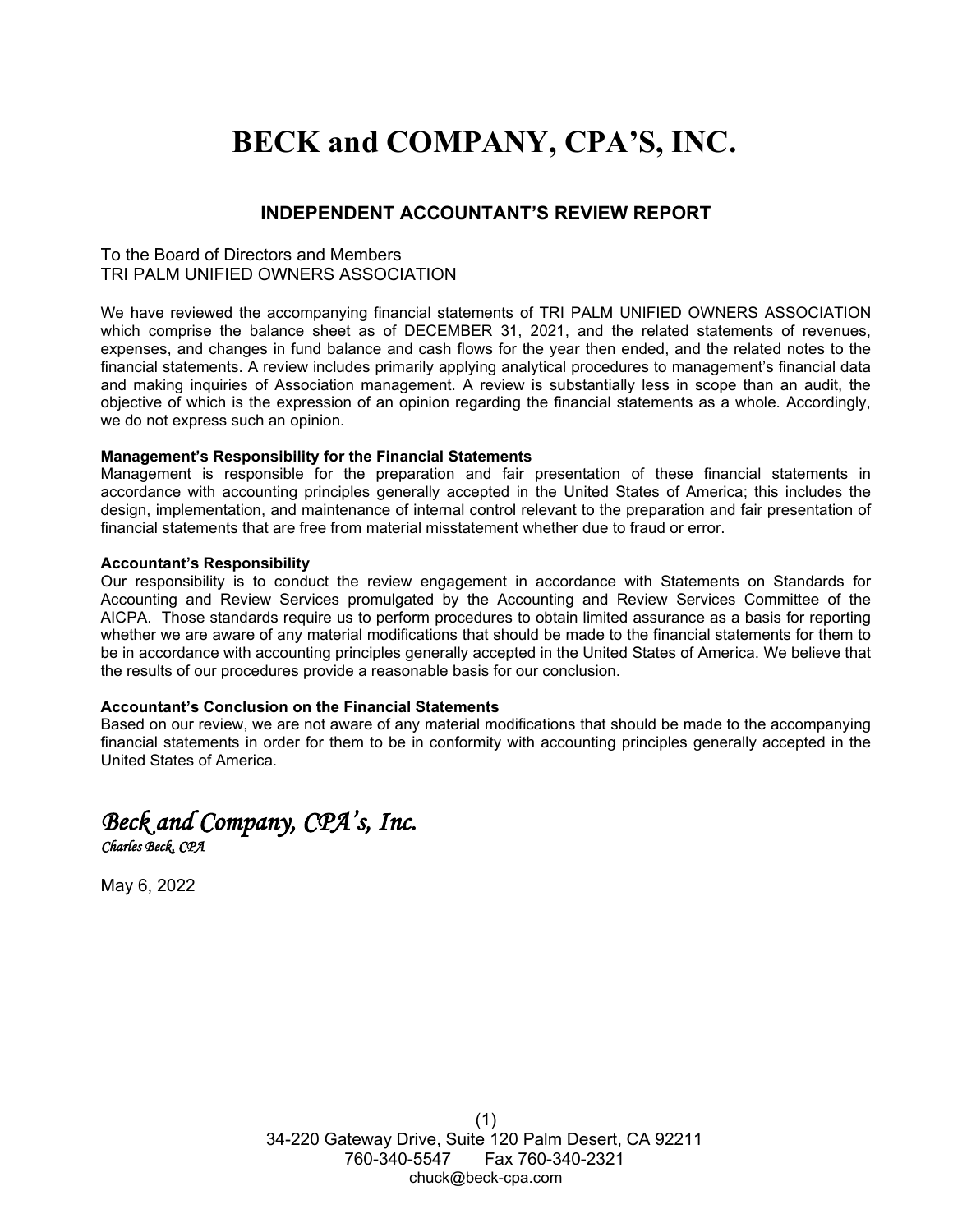## **TRI PALM UNIFIED OWNERS ASSOCIATION BALANCE SHEET DECEMBER 31, 2021**

|                                        | 2021                      |                  |                       |                |              |  |  |
|----------------------------------------|---------------------------|------------------|-----------------------|----------------|--------------|--|--|
|                                        |                           | <b>Operating</b> |                       | <b>Savings</b> | <b>Total</b> |  |  |
|                                        | <b>Fund</b>               |                  | <b>Funds</b>          |                | <b>Funds</b> |  |  |
| <u>ASSETS:</u>                         |                           |                  |                       |                |              |  |  |
| Cash                                   | \$                        | 116,717          | \$                    | 63,160         | \$179,877    |  |  |
| <b>Certificate of Deposit</b>          |                           |                  |                       | 113,516        | 113,516      |  |  |
| <b>Assessments Receivable</b>          |                           | 333,420          |                       |                | 333,420      |  |  |
| <b>Allowance for Doubtful Accounts</b> |                           | (216, 723)       |                       |                | (216, 723)   |  |  |
| Prepaid Insurance                      |                           | 16,807           |                       |                | 16,807       |  |  |
| <b>Fixed Assets</b>                    |                           | 65,859           |                       |                | 65,859       |  |  |
| <b>Accumulated Depreciation</b>        |                           | (26, 242)        |                       |                | (26, 242)    |  |  |
| Land                                   |                           | 9,900            |                       |                | 9,900        |  |  |
| <b>TOTAL ASSETS</b>                    | $\boldsymbol{\mathsf{S}}$ | 299,738          | $\boldsymbol{\theta}$ | 176,676        | \$476,414    |  |  |
| <b>LIABILITIES:</b>                    |                           |                  |                       |                |              |  |  |
| <b>Accounts Payable</b>                | \$                        | 1,680            | \$                    |                | \$<br>1,680  |  |  |
| <b>Prepaid Assessments</b>             |                           | 94,162           |                       |                | 94,162       |  |  |
| <b>Prepaid Advertising</b>             |                           | 1,945            |                       |                | 1,945        |  |  |
| Assessment Assistance Program          |                           | 2,456            |                       |                | 2,456        |  |  |
| <b>Payroll Liabilities</b>             |                           | 1,782            |                       |                | 1,782        |  |  |
| <b>TOTAL LIABILITIES</b>               |                           | 102,025          |                       |                | 102,025      |  |  |
| <b>FUND BALANCES</b>                   |                           | 197,713          |                       | 176,676        | 374,388      |  |  |
| <b>TOTAL LIABILITIES AND</b>           |                           |                  |                       |                |              |  |  |
| <b>FUND BALANCES</b>                   | \$                        | 299,738          | \$                    | 176,676        | \$476,414    |  |  |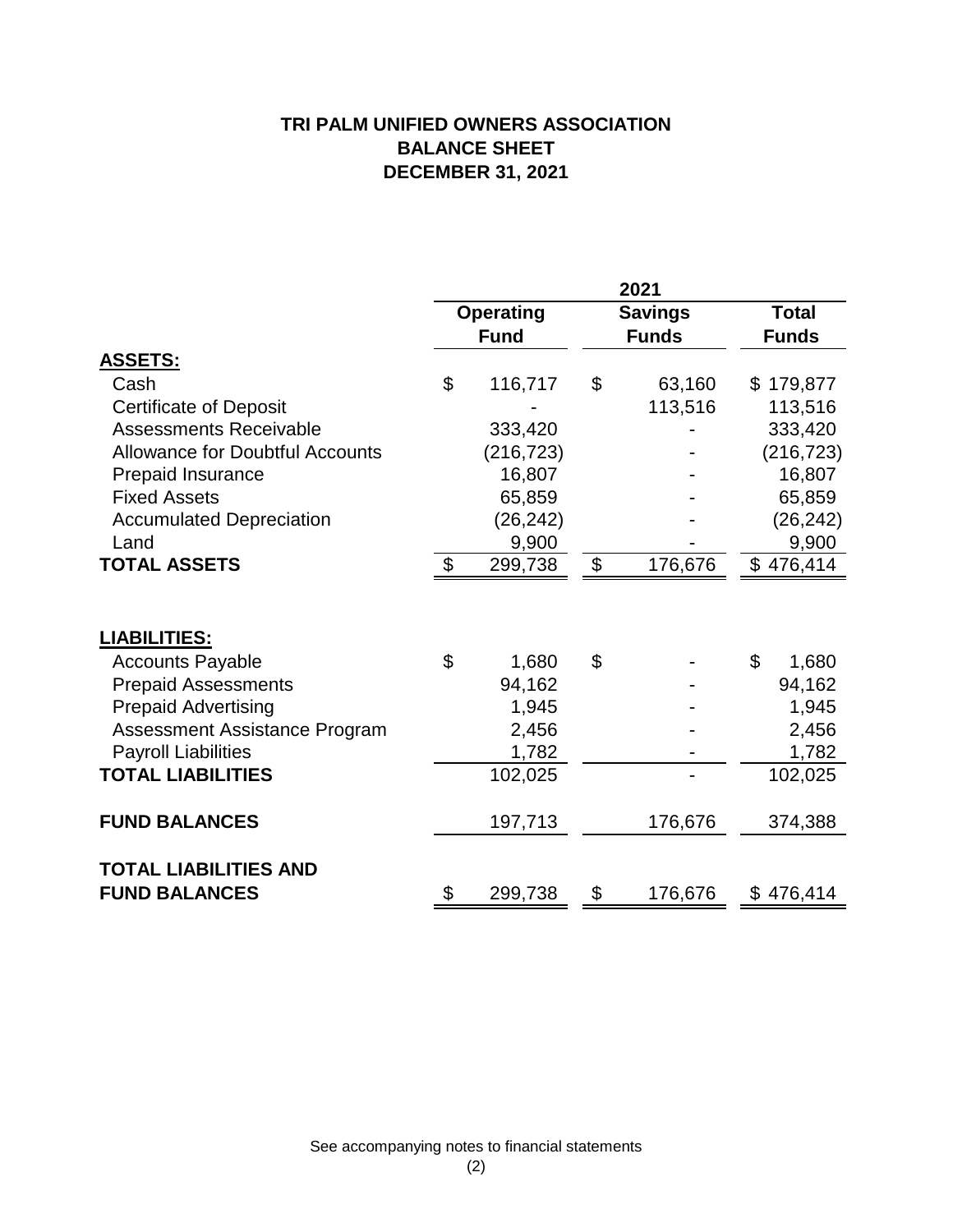#### **TRI PALM UNIFIED OWNERS ASSOCIATION STATEMENT OF REVENUES, EXPENSES, AND CHANGES IN FUND BALANCES YEAR ENDED DECEMBER 31, 2021**

|                                              | 2021                            |         |                               |                |                              |         |
|----------------------------------------------|---------------------------------|---------|-------------------------------|----------------|------------------------------|---------|
|                                              | <b>Operating</b><br><b>Fund</b> |         | <b>Savings</b><br><b>Fund</b> |                | <b>Total</b><br><b>Funds</b> |         |
| <b>REVENUES</b>                              |                                 |         |                               |                |                              |         |
| <b>Member Assessments</b>                    | \$                              | 154,700 | \$                            |                | \$                           | 154,700 |
| <b>Returned Check Charges</b>                |                                 | 122     |                               |                |                              | 122     |
| Misc. Income                                 |                                 | 2,148   |                               |                |                              | 2,148   |
| Recovery of Bad Debt                         |                                 | 23,899  |                               |                |                              | 23,899  |
| Happenings - Advertising Sales               |                                 | 4,198   |                               |                |                              | 4,198   |
| Late Fees Assessed                           |                                 | 11,805  |                               |                |                              | 11,805  |
| Fines                                        |                                 | 125,150 |                               |                |                              | 125,150 |
| Interest Income                              |                                 |         |                               | 718            |                              | 718     |
| Other Income                                 |                                 | 30,000  |                               | $\blacksquare$ |                              | 30,000  |
| <b>Transfer Fees</b>                         |                                 | 45,900  |                               |                |                              | 45,900  |
| <b>TOTAL REVENUES</b>                        |                                 | 397,922 |                               | 718            |                              | 398,640 |
| <b>EXPENSES</b>                              |                                 |         |                               |                |                              |         |
| Accounting & Bookkeeping                     |                                 | 2,760   |                               |                |                              | 2,760   |
| <b>Bad Debt</b>                              |                                 | 101,716 |                               |                |                              | 101,716 |
| Bank Charges & Transaction Fees              |                                 | 474     |                               |                |                              | 474     |
| <b>Bank Service Charges</b>                  |                                 | 72      |                               |                |                              | 72      |
| <b>CC&amp;R Maint &amp; Repairs Expenses</b> |                                 | 650     |                               |                |                              | 650     |
| Club Maint. Fees                             |                                 | 2,167   |                               |                |                              | 2,167   |
| <b>Collections Expense</b>                   |                                 | 4,561   |                               |                |                              | 4,561   |
| <b>Community Initiatives</b>                 |                                 | 2,000   |                               |                |                              | 2,000   |
| <b>Depreciation Expense</b>                  |                                 | 3,901   |                               |                |                              | 3,901   |
| Happenings Printing & Exps                   |                                 | 4,533   |                               |                |                              | 4,533   |
| <b>Independent Contractor Services</b>       |                                 | 36,435  |                               |                |                              | 36,435  |
| Insurance, Business                          |                                 | 31,741  |                               |                |                              | 31,741  |
| Legal                                        |                                 | 30,577  |                               |                |                              | 30,577  |
| Misc Expense                                 |                                 | 1,268   |                               |                |                              | 1,268   |
| Notary Fee Expenses                          |                                 | 275     |                               |                |                              | 275     |
| Office                                       |                                 | 12,660  |                               |                |                              | 12,660  |
| Payroll                                      |                                 | 101,564 |                               |                |                              | 101,564 |
| Postage and Delivery                         |                                 | 4,018   |                               |                |                              | 4,018   |
| Repairs & Maintenance                        |                                 | 563     |                               |                |                              | 563     |
| <b>Income Taxes</b>                          |                                 |         |                               |                |                              |         |
| Tax, Property                                |                                 | 1,525   |                               |                |                              | 1,525   |
| <b>Utilities</b>                             |                                 | 5,542   |                               |                |                              | 5,542   |
| Website                                      |                                 | 1,823   |                               |                |                              | 1,823   |
| <b>TOTAL OPERATING EXPENSES</b>              |                                 | 350,824 |                               |                |                              | 350,824 |
| Excess of Revenues over Expenses or          |                                 |         |                               |                |                              |         |
| (Expenses over Revenue)                      |                                 | 47,098  |                               | 718            |                              | 47,816  |
| <b>Beginning Fund Balances</b>               |                                 | 150,615 |                               | 175,958        |                              | 326,573 |
| Net Interfund Transfers                      |                                 |         |                               |                |                              |         |
| <b>ENDING FUND BALANCES</b>                  | \$                              | 197,713 | \$                            | 176,676        | \$                           | 374,389 |

See accompanying notes to financial statements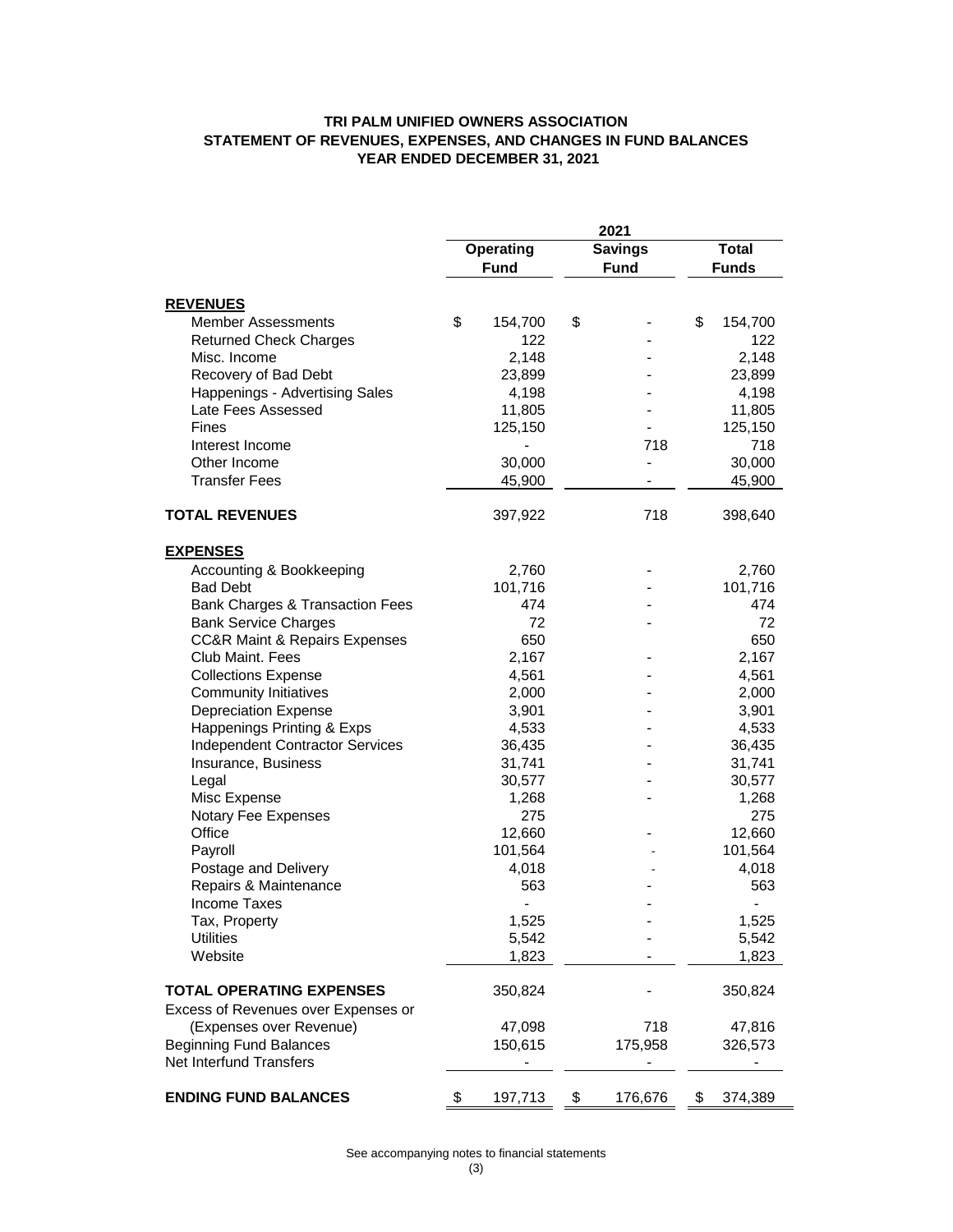## **TRI PALM UNIFIED OWNERS ASSOCIATION STATEMENT OF CASH FLOWS YEAR ENDED DECEMBER 31, 2021 (With Comparative Totals for 12/31/2020)**

|                                                                                                                                                                                                                                                       | 2021                            |                                                              |                               |                  |                              |                                                              |
|-------------------------------------------------------------------------------------------------------------------------------------------------------------------------------------------------------------------------------------------------------|---------------------------------|--------------------------------------------------------------|-------------------------------|------------------|------------------------------|--------------------------------------------------------------|
|                                                                                                                                                                                                                                                       | <b>Operating</b><br><b>Fund</b> |                                                              | <b>Savings</b><br><b>Fund</b> |                  | <b>Total</b><br><b>Funds</b> |                                                              |
| CASH FLOWS FROM OPERATING ACTIVITIES                                                                                                                                                                                                                  |                                 |                                                              |                               |                  |                              |                                                              |
| Excess (deficiency) of revenues over expenses<br>Adjustments to reconcile excess (deficiency) of<br>revenues over expenses to net cash provided (used)<br>by operating activities:                                                                    | \$                              | 47,098                                                       | \$                            | 718              | \$                           | 47,816                                                       |
| Depreciation<br><b>Allowance for Doubtful Accounts</b>                                                                                                                                                                                                |                                 | 3,901<br>45,935                                              |                               |                  |                              | 3,901<br>45,935                                              |
| (Increase) decrease in:<br>Assessments Receivable<br>Prepaid Insurance<br>Increase (decrease) in:<br>Assessments Assistance Program<br><b>Prepaid Assessments</b><br><b>Prepaid Advertising</b><br><b>Payroll Liabilities</b><br>Income Taxes Payable |                                 | (68, 720)<br>5,225<br>211<br>14,003<br>998<br>(823)<br>(192) |                               |                  |                              | (68, 720)<br>5,225<br>211<br>14,003<br>998<br>(823)<br>(192) |
| NET CASH PROVIDED (USED) BY<br>OPERATING ACTIVITIES                                                                                                                                                                                                   |                                 | 47,635                                                       |                               | 718              |                              | 48,353                                                       |
| CASH FLOWS FROM INVESTING ACTIVITIES<br>Activity with CD's<br>CASH FLOWS FROM FINANCING ACTIVITIES<br>Interfund transfers<br>Sub Total                                                                                                                |                                 | 47,635                                                       |                               | 30,935<br>31,653 |                              | 30,935<br>79,288                                             |
| NET INCREASE (DECREASE) IN CASH                                                                                                                                                                                                                       |                                 | 47,636                                                       |                               | 31,653           |                              | 79,289                                                       |
| CASH AT BEGINNING OF YEAR                                                                                                                                                                                                                             |                                 | 69,081                                                       |                               | 31,507           |                              | 100,588                                                      |
| CASH AT END OF YEAR                                                                                                                                                                                                                                   | $\frac{1}{2}$                   | 116,717                                                      | \$                            | 63,160           | \$                           | 179,877                                                      |
| SUPPLEMENTAL DISCLOSURE<br>Income taxes paid                                                                                                                                                                                                          | \$                              | 192                                                          | - \$                          |                  | \$                           | 192                                                          |

See accompanying notes to financial statements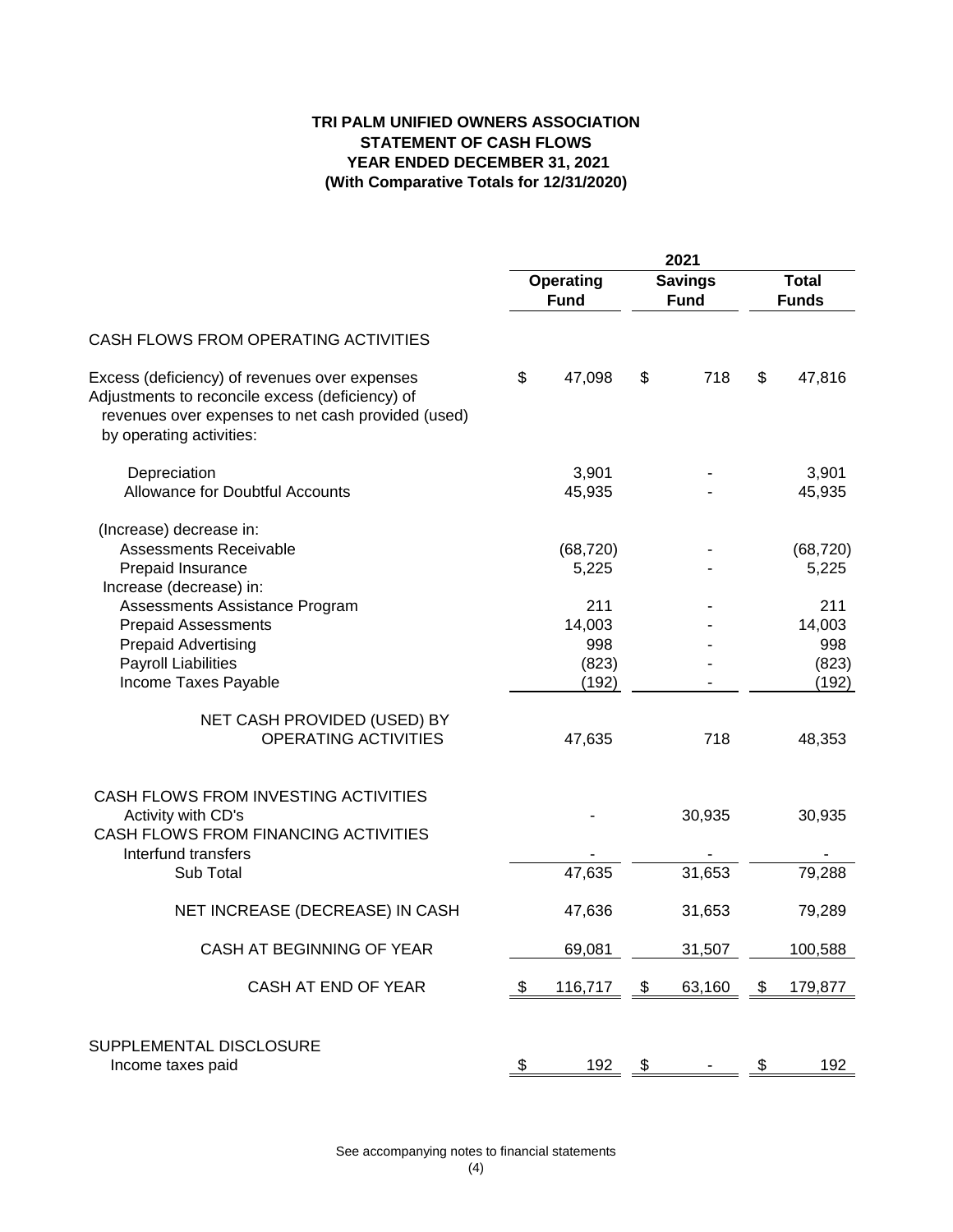## **TRI PALM UNIFIED OWNERS ASSOCIATION NOTES TO FINANCIAL STATEMENTS DECEMBER 31, 2021**

## **NOTE 1 – ORGANIZATION**

TRI PALM UNIFIED OWNERS ASSOCIATION was incorporated on May 19, 1989 as a nonprofit mutual benefit corporation in the State of California. Its primary purpose is to Monitor the activities of the owner of the recreation facilities in the area known as TRI-PALM SUBDIVISION, located in the County of Riverside, State of California, and (2) To represent the members of this Corporation in grievances with said owner or person or its successors, and (3) To take whatever action is necessary to enforce the Master Declaration of Restrictions and the Declaration of Restrictions of each tract. There are 1629 units in the senior housing residential development that consists of mobile homes, manufactured housing, and conventional construction homes.

## **NOTE 2 – DATE OF MANAGEMENT'S REVIEW**

In preparing the financial statements, the Association has evaluated events and transactions for potential recognition or disclosure through the date of the review report, which is the date that the financial statements were available to be issued.

## **NOTE 3 – SUMMARY OF SIGNIFICANT ACCOUNTING POLICIES**

## Fund Accounting

The Association's accounting records are maintained on a modified accrual basis, however, the accompanying financial statements are presented on the accrual basis in accordance with generally accepted accounting principles generally accepted in the United States of America whereby all revenues are recognized when earned and expenses are recognized when incurred.

Homeowners associations operate on a fund accounting basis whereby current expenses are paid from operating funds and major repairs and replacements are paid from accumulated replacement funds.

## Member Assessments

Association members are subject to an annual assessment to provide funds for the Association's operating expenses, any future capital acquisitions, or improvements, and for the use and maintenance of the recreational fees. The annual budget and assessments of owners are determined by the Board of Directors who are elected by the owners. The Association retains excess operating funds at the end of the operating year, if any, for use in future operating periods.

The Association's policy is to retain legal counsel and place liens on properties of homeowners whose assessments are delinquent. The Association uses a guideline of 100% provision for Allowance for Doubtful Accounts for all accounts delinquent over one year, foreclosed on, in bankruptcy, or abandoned, as well as on a case-by-case basis of other facts and circumstances. For the year ended DECEMBER 31, 2021, the association has a provision for doubtful accounts of \$216,723.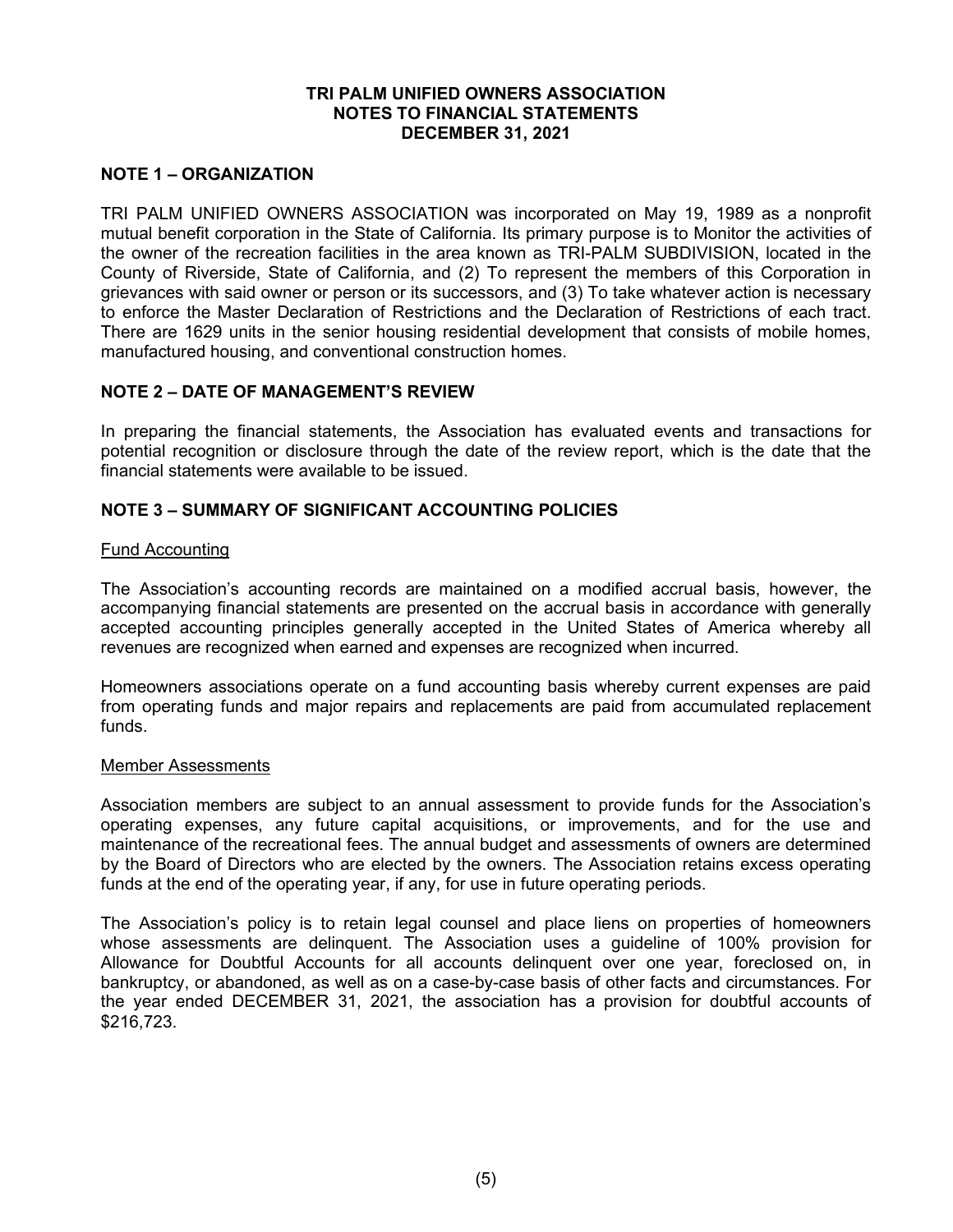## **TRI PALM UNIFIED OWNERS ASSOCIATION NOTES TO FINANCIAL STATEMENTS DECEMBER 31, 2021**

## **NOTE 3 – SUMMARY OF SIGNIFICANT ACCOUNTING POLICIES (Continued)**

#### Property and Equipment

Real property consists of the association's office building, the land accompanying the building, and building improvements, all of which is depreciated under the straight-line method over their respected useful lives and is common area property (see footnote 6 below).

## **Estimates**

The preparation of financial statements in conformity with generally accepted accounting principles may require management to make estimates and assumptions that affect the reported amounts of assets and liabilities as of the date of the financial statements and the reported amounts of revenues and expenses during the reporting period. Actual results may differ from those estimates and assumptions, if made.

## **NOTE 4 – INCOME TAXES**

The Association qualifies as a tax-exempt homeowners' association under Internal Revenue Code Section 528 and State Revenue & Tax Code 23701t whereby the Association incurs corporation income taxes on income from non-member sources only, such as interest. The applicable tax rate is 30% for the federal government and 8.84% for the Franchise Tax Board. Generally, the Association treats income tax expenses as an operating expense regardless of the fund through which the related taxable income was recognized.

The Association's income tax returns are subject to examination by the Internal Revenue Service generally for three years after they are filed, and by the Franchise Tax Board for four years after they are filed.

## **NOTE 5 – OFFICE PURCHASE**

During the year ended DECEMBER 31, 2016, the Association completed the acquisition of the Desert Moon property for use as its new offices. The cost of the purchase and improvements at the year ended DECEMBER 31, 2021, total \$75,759 consisting of a building at \$41,287, \$9,900 allocated to land, and improvements of \$24,572. The building and the improvements are being depreciated using the straight line method over their useful lives.

## **NOTE 6 – FUTURE MAJOR REPAIRS AND REPLACEMENTS**

The Association's fixed assets/common area consists of only an office building, its equipment contents, and the land around the building. The association has set aside contingency and reserve funds which are held in separate interest-bearing accounts and are generally not available for operating purposes. During the year ended DECEMBER 31, 2021, there were no major repairs and replacements.